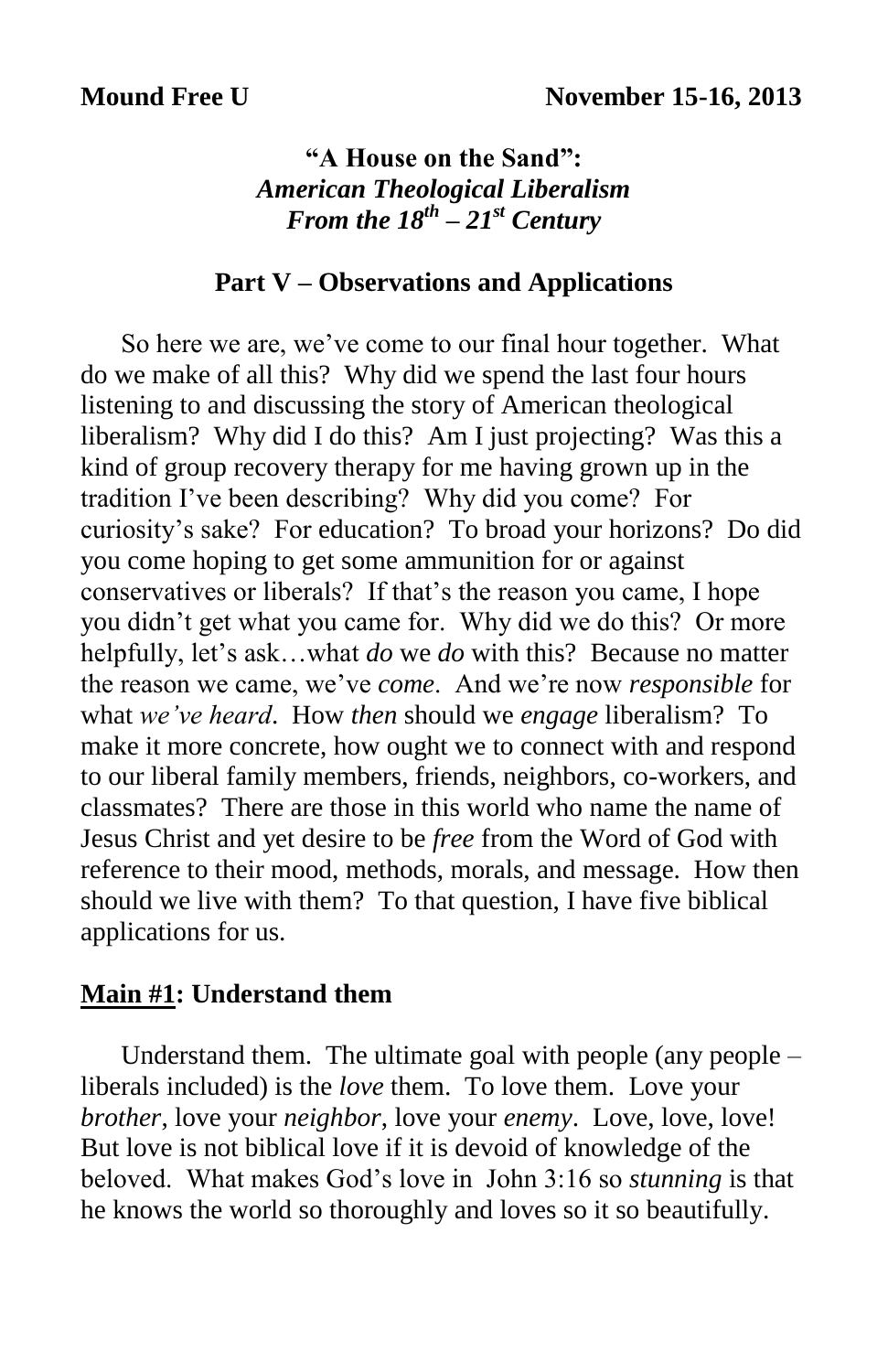God's *knowledge* of the world, makes his *love* of the world *all* the *more breathtaking*.

 So in 1 Corinthians 14:20, Paul says: "Brothers, do not be children in your thinking. Be infants in evil, but in your thinking be mature." And why? Because like God, our knowledge is to be pressed into the service of love. Once again, Paul, in 1 Corinthians says: "'knowledge' puffs up, but love builds up." 1 Corinthians 8:1. The point being that what we have in our *brain* is *lighter fluid* on the *fire* of our *heart.* If our brains are *empty* our love will be *cheap* and *bargain-basement*. But if our *knowledge* is *full*, then our love stands the chance to be deep, comprehensive, wise, and mature. The first step toward answering the question: how then do we *respond* to liberal theology in America is do we *understand* liberal theology in America?

 Do we know the story? Do we know it *well*? Do we *really* get what's been happening for three centuries in this country? If we want to *arrest* the drift of liberal theology, we first need to *catch* the drift of liberal theology. One step toward remedying this is reading authors like Gary Dorrien who do an outstanding job sketching the narrative of this movement. Toward that end, I've got some bibliography that you can take with you today and hopefully with it go further than I have here. Read biography. One of the most helpful biographies I read preparing for this was the story of Charles Chauncy. It's called *Old Brick*.<sup>1</sup> It was written by Edward Griffin who lives right here in the Twin Cities. It was incredibly helpful to me just to sit and listen to the life of Chauncy from someone who knows him through his writings.

 On a practical and personal level here the other thing I'd recommend (this application is mainly for conservative Christians among us), is spend time with folks that are further to the left of you theologically. Spend *time* with them. Get to *know* them. Learn *their* story. Ask them *questions*. Ask them *lots* of questions. If you are going to *love* them, it stands to reason that you'd get to *know* them. If you're a pastor here, you may know the

<sup>1</sup> Edward M. Griffin, *Old Brick: Charles Chauncy of Boston (1705-1787)*. Minnesota Monographs in the Humanities Volume 11. University of Minnesota Press: Minneapolis, MN. 1980.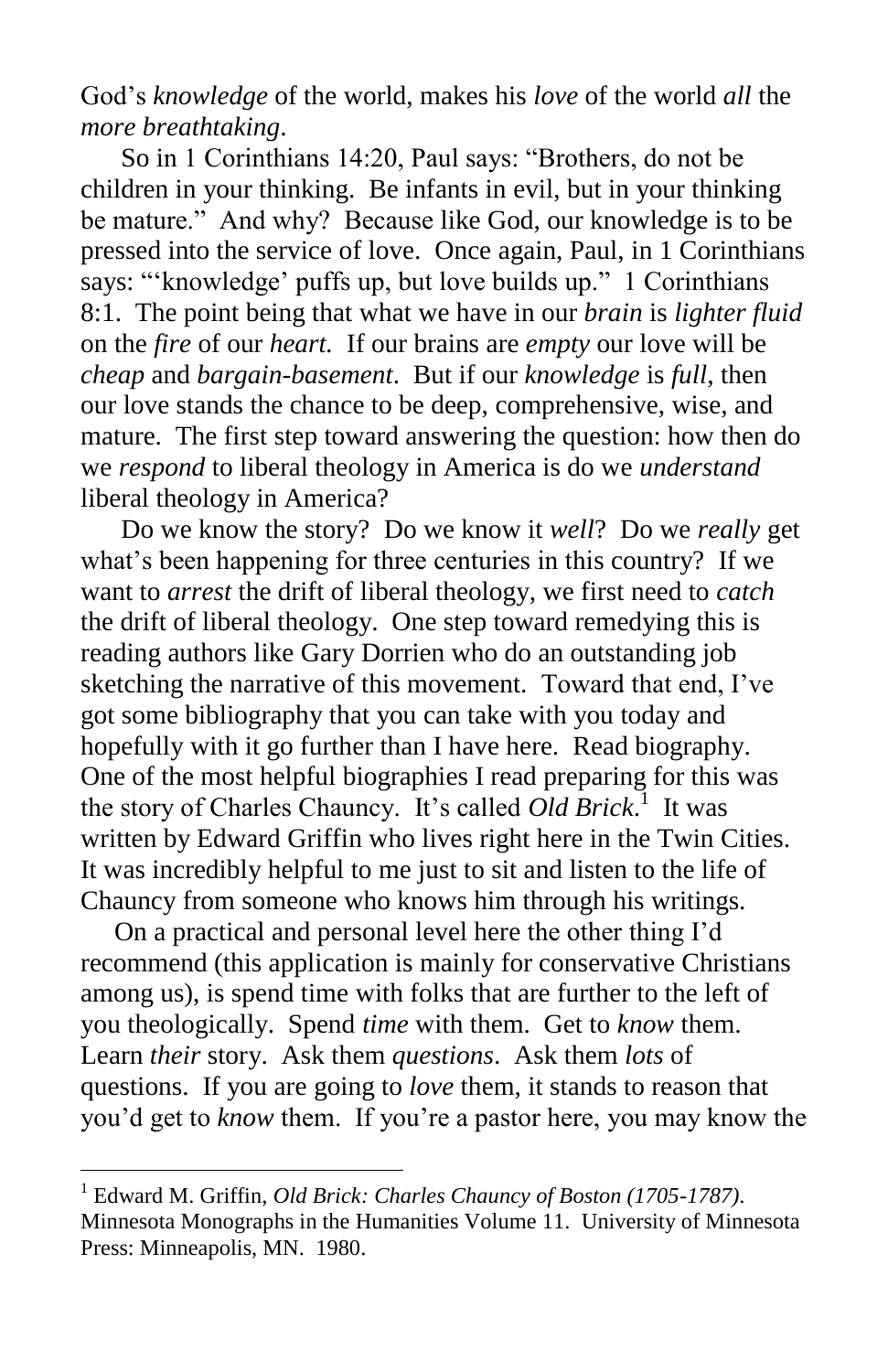names of the progressive and liberal pastors in your area, but do you know their *spouse's* names? Their *kids*' names? Do you know what they do on their day off? Do you know what they like to eat at a restaurant? Do you know where they went to school? Do you know *why* they hold the views they do? The first step in engaging them is seek to understand them. Second application:

## **Main #2: Appreciate them**

 Appreciate them. Philippians 4:8 carries within it a command that is life-changing if you will apply it to American liberal theology. Here's the command: "Finally, brothers, whatever is true, whatever is honorable, whatever is pure, whatever is lovely, whatever is commendable, if there is any excellence, if there is anything worthy of praise, think about these things." This verse is a call to admire and laud that which is admirable and laudable. So much of what I saw in my study this past year was that way. Here's a short list of what I've appreciated. And this is not flattery, *this is fact*: The 60 year pastoral ministry of Charles Chauncy at First Church Boston, the thorough-going integrity of Theodore Parker (with all the Unitarian ministers wimping out around him), Horace Bushnell's ability draw doctrinal lines, the customarily unflagging conservatism of Charles Briggs (unjustly accused of heresy), the technological innovation of Harry Emerson Fosdick (with his pioneering radio ministry), and the zeal and passion of Phillip Clayton. This is a sampling of what I've come to appreciate about the players in American theological liberalism throughout our country's history.

 Not to mention how well historical theological liberalism has fared in the realm of academia. In 1995, conservative historian Mark Noll published *The Scandal of the Evangelical Mind*. His argument was simple: when it comes to the evangelical mind, the scandal is that there's not much of one. Now while that reality has changed somewhat over the last 20 years or so, we have to admit that since about 1870, American theological liberalism has simply not known that scandal. Thinking, academic labor, rigorous thoughtful argument has *not* been the Achilles heel of liberal theology for close to 150 years. They've run the ivy league. And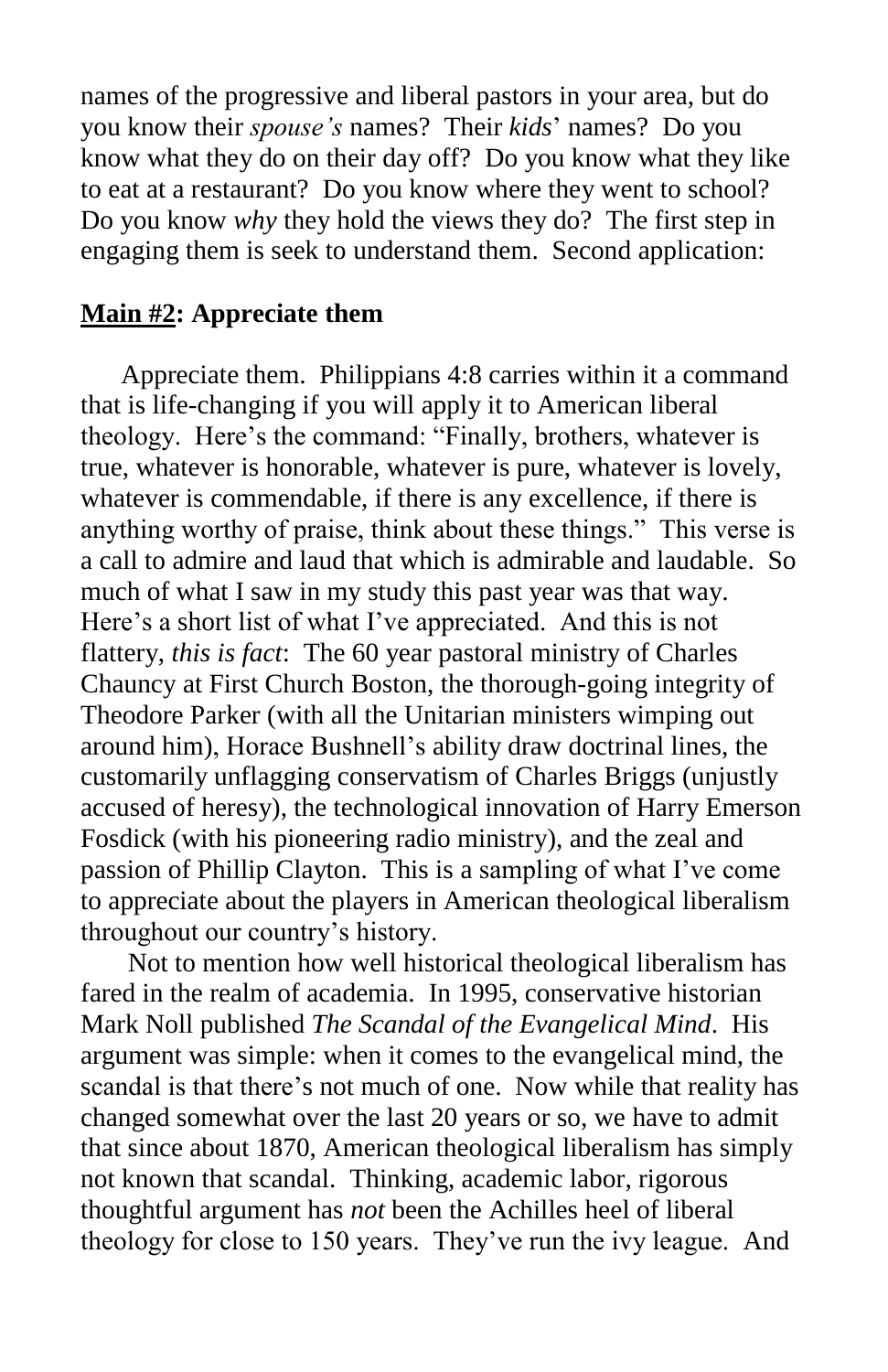if you include Unitarian Harvard in the story then American liberal theology has owned the American field of higher theological education for close to 300 years! They have been the gatekeepers of so much of this nation's theological higher education. I'm in awe of that. I'm humbled by that. I appreciate that. So the second application in engaging theological liberalism is appreciate them. Third application:

# **Main #3: Empathize with them**

 $\overline{a}$ 

Empathize with them. Romans  $12:15$  says  $-$  "... weep with those who weep." 2 Corinthians 1:3-4 – "Blessed be the God and Father of our Lord Jesus Christ, the Father of mercies and God of all comfort, who comforts us in all our affliction, with the comfort with which we ourselves are comforted by God." I'm thinking more than ever these days that Christians are supremely people of comfort. That we are to both experience and extend comfort to others. We know the God of all comfort who comforts us. We are indwelt by the Holy Spirit who himself is the Comforter. And he comforts us with the express purpose that we might offer that comfort to those in affliction – the very comfort with which we ourselves are comforted by God. In Matthew 9:36 we read that "When [Jesus] saw the crowds, he had compassion for them, because they were harassed and helpless, like sheep without a shepherd."

 One of my favorite song writers is Michael Kelly Blanchard who wrote these lines in a song called "In From the Cold" Blanchard writes:

 "I've been lookin' for a womb since the day I was born…It may be crazy, but give me the One, who started as a baby without a home. I need a God who's been there and back. Walkin' this sod with a cross on His back, Someone who's real when it come to the soul. Who knows how it feels to come in from the cold. In from the cold. Out of the wind. Survivin's as old as breathin'. All of creation's your next of kin. When you're out in the cold and you want to come in."<sup>2</sup>

<sup>&</sup>lt;sup>2</sup> [http://www.michaelkellyblanchard.com/writings/lyrics\\_cold.htm](http://www.michaelkellyblanchard.com/writings/lyrics_cold.htm) . Accessed 11-11-13 4:35pm.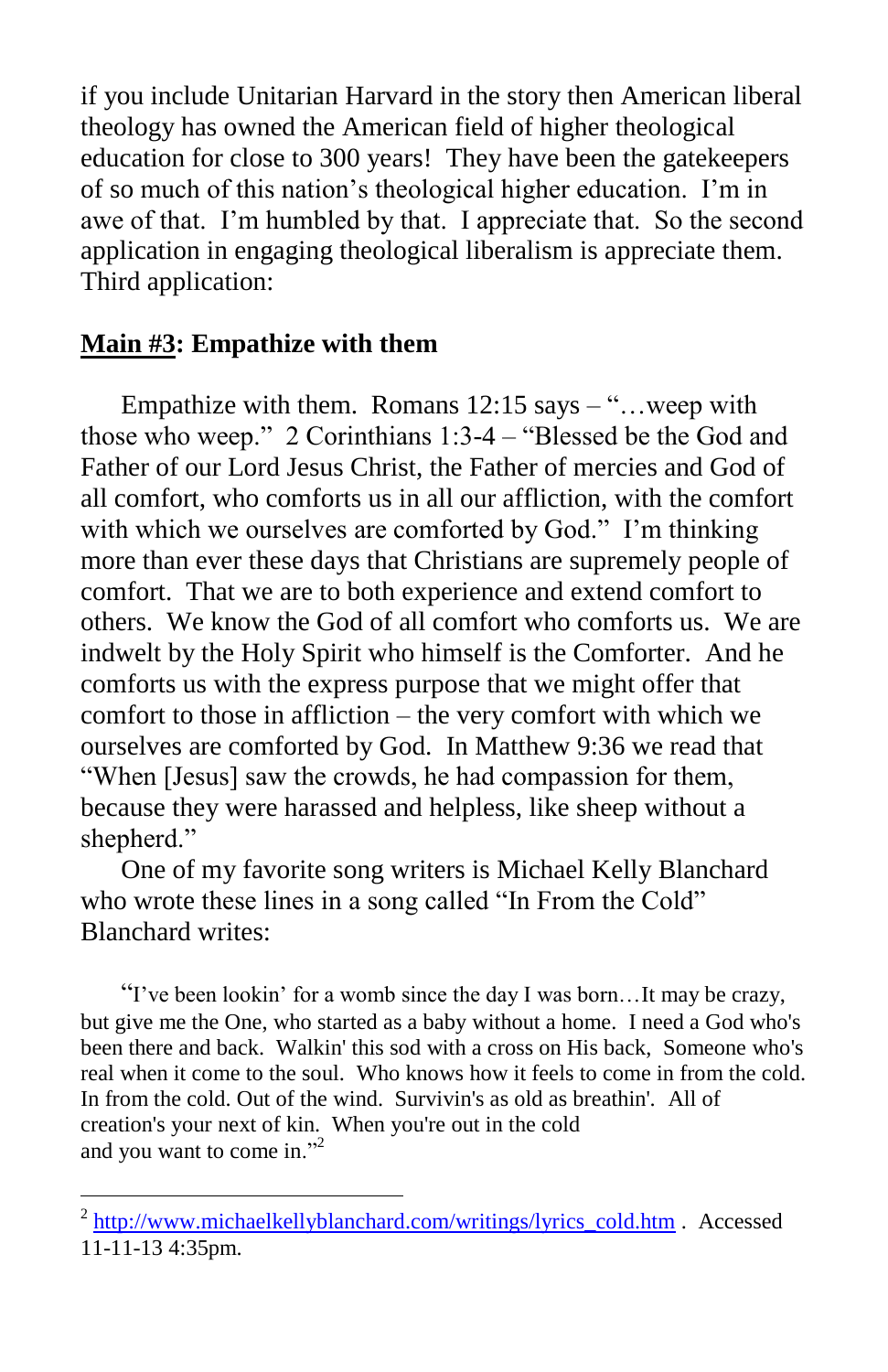Examples abound in the history of American theological liberalism with individuals who stood by themselves out in the cold. If you can honestly hear the story of Charles Chauncy's protective, unflinching, watchman-like concern for New England during the First Great Awakening, or William Ellery Channing, Walter Rauschenbusch, Elizabeth Cady Stanton's experiences with their fathers, or Charles Briggs's unjust heresy trial, or the vacuum of family worship that occurred in Langdon Gilkey's home even though both of his parents were leaders in the church! If you can honestly hear those accounts and you're not moved with some form of empathy – you are not a Christian. You're not. When we hear these accounts better to follow the instruction of the Apostle Paul in Colossians 3:12 – "Put on then, as God's chosen ones, holy and beloved, compassionate hearts…". What should we do with liberals? Empathize with them. 1 Corinthians 4:7 says – "For who sees anything different in you? What do you have that you did not receive? If then you received it, why do you boast as if you did not receive it?" Which brings us to a fourth application. What are you to do with theological liberals?

## **Main #4: Confess your sins to them**

 Confess your sins to them. Here I'm thinking (of course) of our Lord's words to us in Matthew 7:3-5 – "Why do you see the speck that is in your brother's eye, but do not notice the log in your own eye? Or how can you say to your brother, 'Let me take the speck out of your eye,' when there is the log in your own eye? You hypocrite, first take the log out of your own eye, and then you will see clear to take the speck out of your brother's eye." The logs of conservative Christians are legion: ungodliness, sinful anxiety and frustration, discontentment, unthankfulness, selfishness, lack of self-control, impatience and irritability, selfrighteous and short-fused anger, judgmentalism, jealousy…and the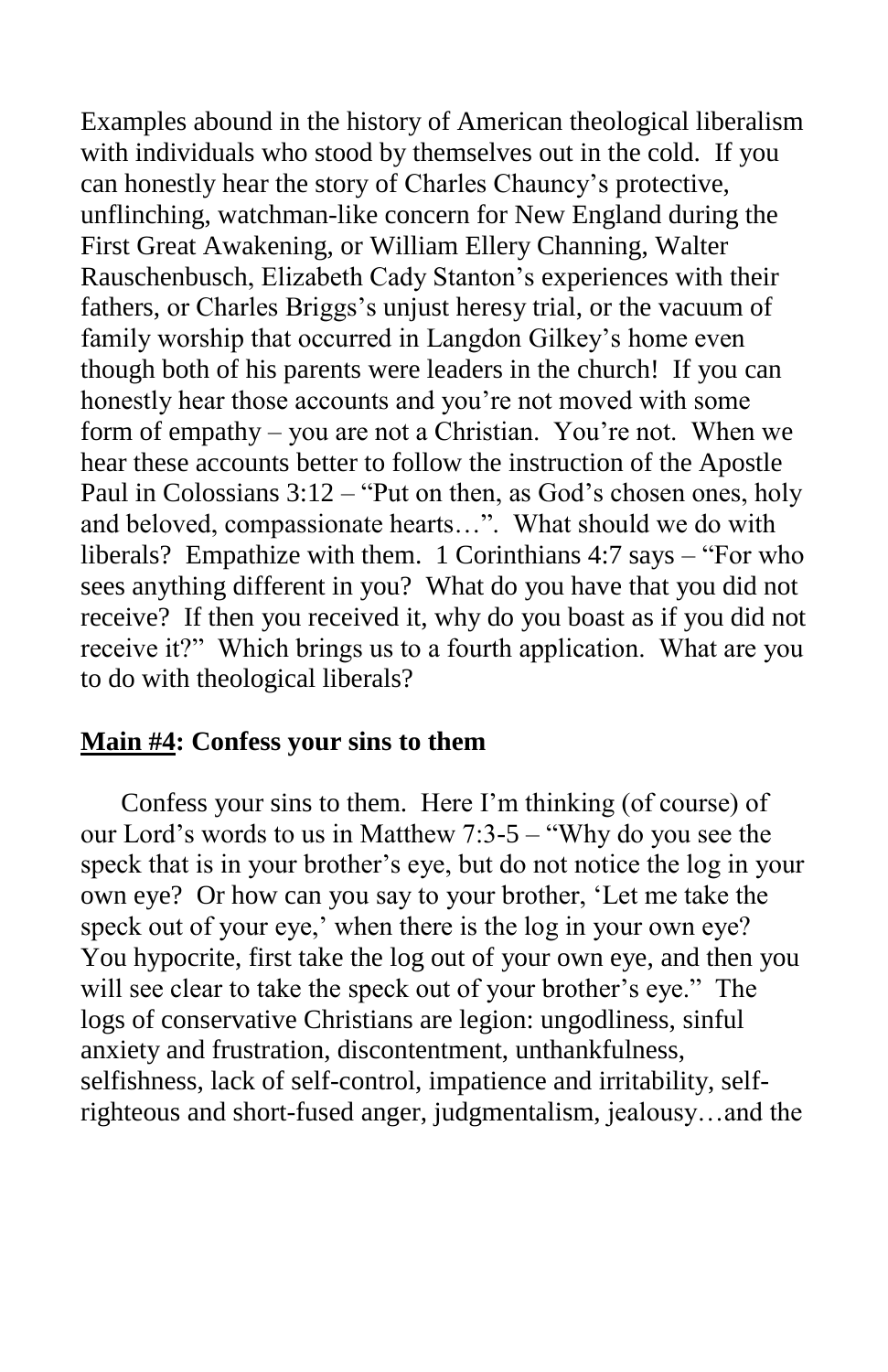list goes on and on and on.<sup>3</sup> Wrath, greed, sloth, pride, lust envy, gluttony – the seven deadly sins…for many evangelicals, they're the seven *daily* sins. Evangelicals and fundamentalists are not typically guilty as often of a liberal message. I *grant* that. I'm not *contesting* that. We tend to have our doctrine correct and tidy. And doctrine's a priceless thing. But our mood, our methods, or morals can be reprehensible. And if you follow the pattern, if you know the story of American liberal theology that is the very cocktail that gives rise to doctrinal compromise some point down the line. Oh, it's cool to scoff at the so-called 'slippery slope'. Don't scoff. It's real. It's very real. There are real roots here for doctrinal liberalism. Why are evangelicals so *liberal* in these other areas? It's indefensible. Evangelical and fundamentalist Christians ought to have the *market cornered* on love. *We* are the ones who wield the *sword* of the *Spirit*. So why don't we more often exhibit the *fruit* of the *Spirit*? Why? What excuse can we possibly offer? Paul says in 1 Timothy 1:5 – "The aim of our instruction is love that issues from a pure heart and a good conscience and a sincere faith." The aim of our instruction is not *more instruction*. The aim of our instruction is not *hurting people*. The aim of our instruction is not *being right*. The aim of our instruction is not *willing an argument*. That's *not* the aim. The aim of apostolic instruction is *love*.

 So, learn enough from the history of American theological liberalism to see the plank / speck dynamic of this thing. Theological liberals may be in a hurry to be free from God's Word in its message, but conservative Bible believers have been *all too guilty* of the desire to be free from the word of God in our mood, our methods, and our morals. I haven't even touched the issue of Evangelicals and method. Good night. If I start on that, I'll never stop. The most blatantly pragmatic movement in the American church today is evangelicalism. It is. And it's frightening. So very many evangelical churches are wondering "what works?" and fewer are asking "what's right?". We want at all costs what

 $3$  This list was actually compiled from the chapter titles in Jerry Bridges outstanding book *Respectable Sins: Confronting the Sins We Tolerate*. NavPress: Colorado Springs, CO. 2007. pp.8-9.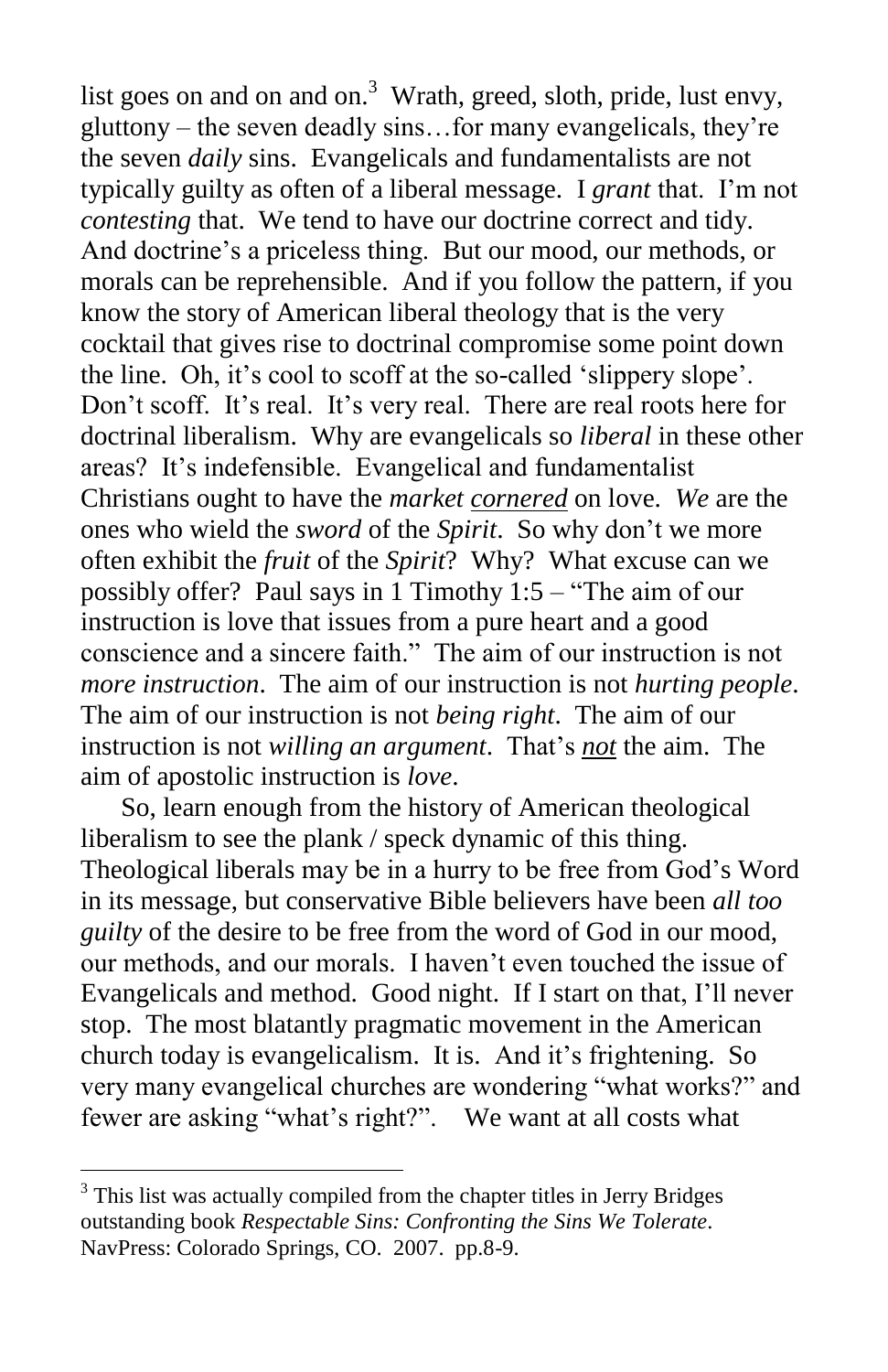draws a *crowd*, but I'm increasingly afraid that we will not pay the price it costs to build a *church*. Evangelicals are routinely captured for a desire for *cool* at the expense of the mandate we have to *love*. But that's an application for another day. That's what I mean by pragmatism within evangelicalism. It is plague of  $21<sup>st</sup>$  century western evangelicalism and it has grown to biblical proportions.

 What's the best way to engage theological liberals? Confess your own liberalism. Identify with them and your own desire to be free from the Word of God. Confess your sins. And 1 John 1:9 holds the promise: "If we confess our sins, he is faithful and just to forgive us our sins and to cleanse us from all unrighteousness." Your liberal family members, ministry colleagues, neighbors, friends, co-workers and classmates need to see you doing business with the gospel like this. The gospel's for believers. Romans 1:15 says it's so.<sup>4</sup> Confess your plank, take our your log. Now Jesus says in Matthew 7:5, when you "take the log out of your own eye…you will see clearly to take the speck out of your brother's eye." So there's one more application for us, and it's this:

## **Main #5: Correct them**

 $\overline{a}$ 

 Correct them. 2 Timothy 2:22-24 calls us to correct them. Notice I didn't say "criticize" them. There's a world of difference. It's not enough just to disapprove of someone or to censure them. Complaining and carping are *not* the same thing as correcting. Correction is redemptive. It's hopeful. It's helpful. It's what love does. And 2 Timothy 2:22-24 shows us the way. Listen to the inspired Apostle Paul. This is God's Word: "…the Lord's servant must not be quarrelsome but kind to everyone, able to teach, patiently enduring evil, correcting his opponents with gentleness. God may perhaps grant them repentance leading to a knowledge of the truth, and they may come to their senses and escape the snare of the devil, after being captured by him to do his will." Please do not misread me with all these applications. False teaching, heretical doctrine, is at the end of the day the work of men and

<sup>&</sup>lt;sup>4</sup> "So I am eager to preach the gospel to you also who are in Rome." – Romans 1:15.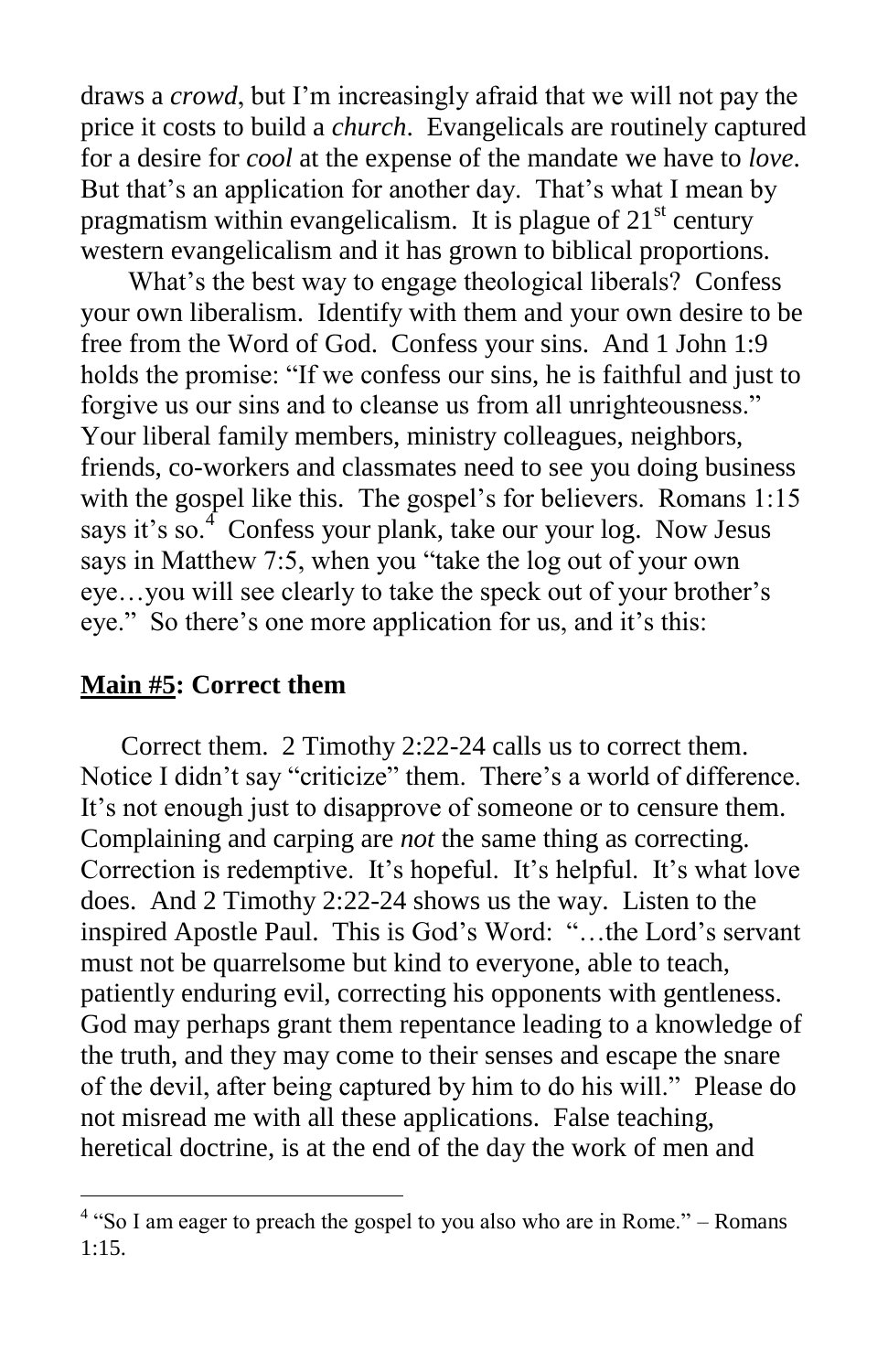woman who have been captured by the devil himself to do his will. This is serious business. And it stands in need of serious correction.<sup>5</sup>

 So how do we deal with this? 2 Timothy 2:22-24 is incredibly practical on this score. Three verses. The first verse and a half outline our work in this sort of conflict resolution. The second verse and a half show us God's work. Once again, 2 Timothy 2:22-23a: "…the Lord's servant must not be quarrelsome but kind to everyone, able to teach, patiently enduring evil, correcting his opponents with gentleness…". By God's grace, in the strength that he supplies, freshly forgiven of your own sins, here's what you do…don't quarrel, be kind to everyone, teach, patiently endure evil, correct your opponents with gentleness. That's it. It's remarkably simple. That's our work. When it comes to correction, there are seven magic words that I learned many years ago that have borne fruit in our congregation time and again. Here's the seven words: "Would you be open to an observation?" Would you be open to an observation. I learned this from C.J. Mahaney 12 years ago. Would you be open to an observation? If they indicate that they're not, respect their answer. Consider first if you've even earned the right to ask them this question. Have you sought to understand them? Do you appreciate them? Do you have empathy for them? Have you confessed your sins to them? These first four steps typically grease the skids for these seven words: "Would you be open to an observation?" If they indicate they are open, when it comes to your observation…be biblical, concentrate on the matter of first importance (the gospel) or doctrines that our Lord might refer to as the "weightier matters of the law". Beyond that be specific, be direct, and seek to be helpful. Show them why this area of doctrinal error matters. Explain to them the cash value of getting doctrine right and the great peril of getting it wrong. In brief, don't just get the content of your correction right,

 5 In fact, the New Testament is clear that such corrective measures may well include public denunciation of them and a plain distancing ourselves from them. Texts along these lines include (but are not limited to): Romans 16:17-20; Acts 20:29-31; 2 Corinthians 6:14-7:1;1 Timothy 1:18-20; 2 John 7-11; 2 Peter 2:1- 3:7; Jude; and Revelation 2-3.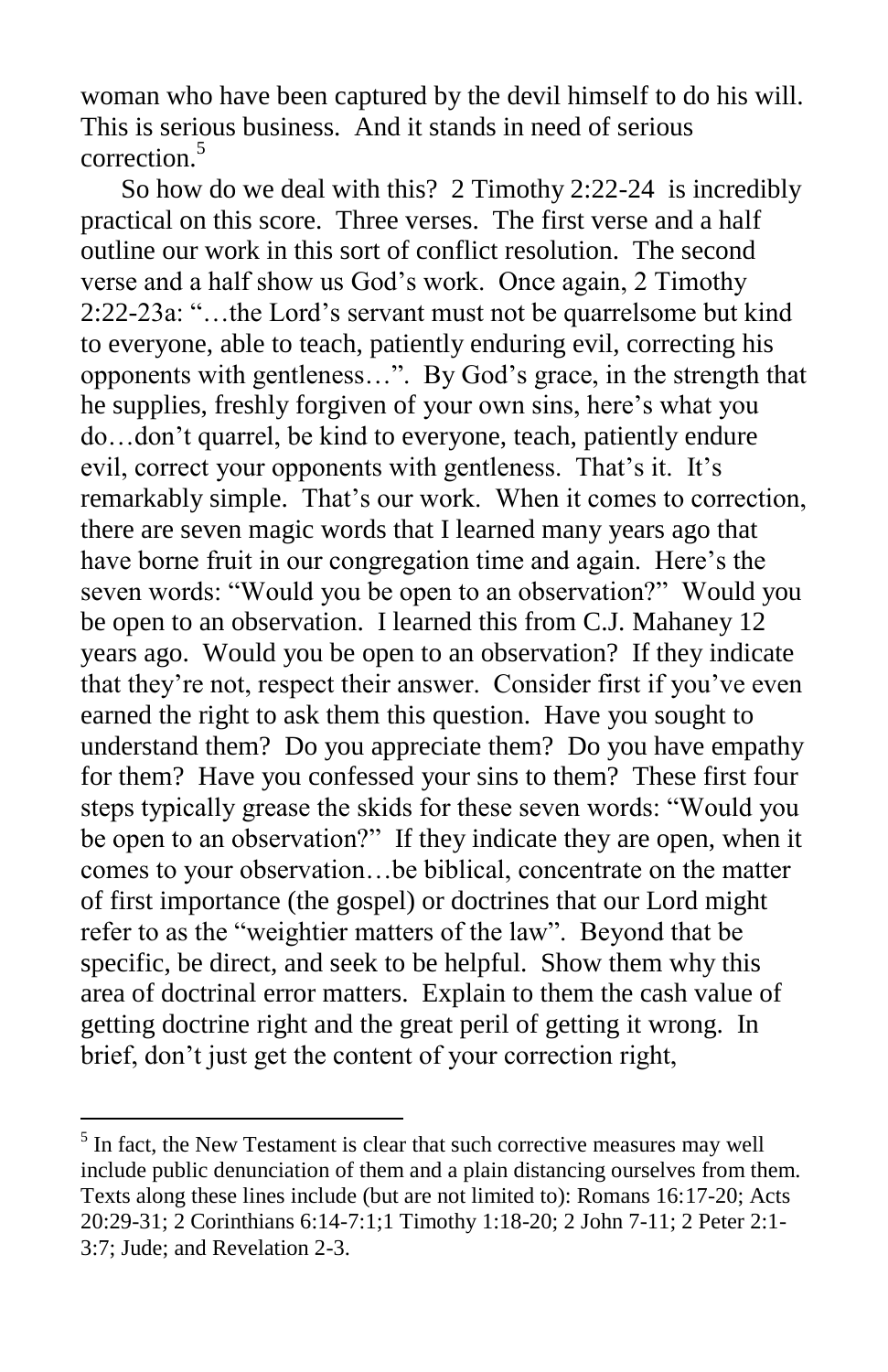concentrate on your tone as well. Just like Paul says – kind, patient, gentle.

 Now, that's our role. The second half of the text explains God's role. 2 Timothy 2:23b-24 – "God may perhaps grant them repentance leading to a knowledge of the truth, and they may come to their senses and escape the snare of the devil, after being captured by him to do his will." I hope you believe that. First that God grants repentance (because he does).<sup>6</sup> Sincere sorrow, godly grief over sin is God's work. I think that's part of why it's called "godly" grief. Because God grants the grief. And 2 Corinthians 7:10 assures us that "godly grief produces a repentance that leads to salvation without regret." And you ask…but how often does it really happen? How often does a theological liberal come to the point of godly grief and the repentance that leads to a knowledge of the truth, coming to their senses and escaping the snare of the devil. How often does it happen? I don't know. But I am proof that it happens. I was raised in the liberal church. I didn't miss one Sunday until 18 years of age. I could have rehearsed the Apostles and Nicene Creeds backwards to you in Swahili – along with the prayer of St. Francis. And when I was 21 years old, God granted me repentance. Yes he did. I met Jesus. I met him. And for 15 years, I've been walking with him. God granted me repentance. And he did it as the Lord's servants came alongside me. They weren't quarrelsome. They were so kind. And they taught me. They patiently endured my evil – I was no bargain for them. They corrected me with gentleness. And God granted me repentance. And I'm far from alone. If you want to read some stories of church people who've come to saving faith in Jesus, get to know the faith journeys of biblical scholars like Eta Linnemann, journalists like Kirsten Powers, hip hop artists like Trip Lee…let their stories create a category of hope in your brain for this. And far more importantly, believe texts like 2 Timothy 2:22-24. God may perhaps grant them repentance leading to a knowledge of the

<sup>&</sup>lt;sup>6</sup> Charles Bridges once wrote: "His commands do not imply our power to obey, but our dependence upon him for the grace of obedience." Charles Bridges, *Proverbs*. Geneva Series of Commentaries. The Banner of Truth Trust: Carlisle, PA. (1846) 2008. p.224.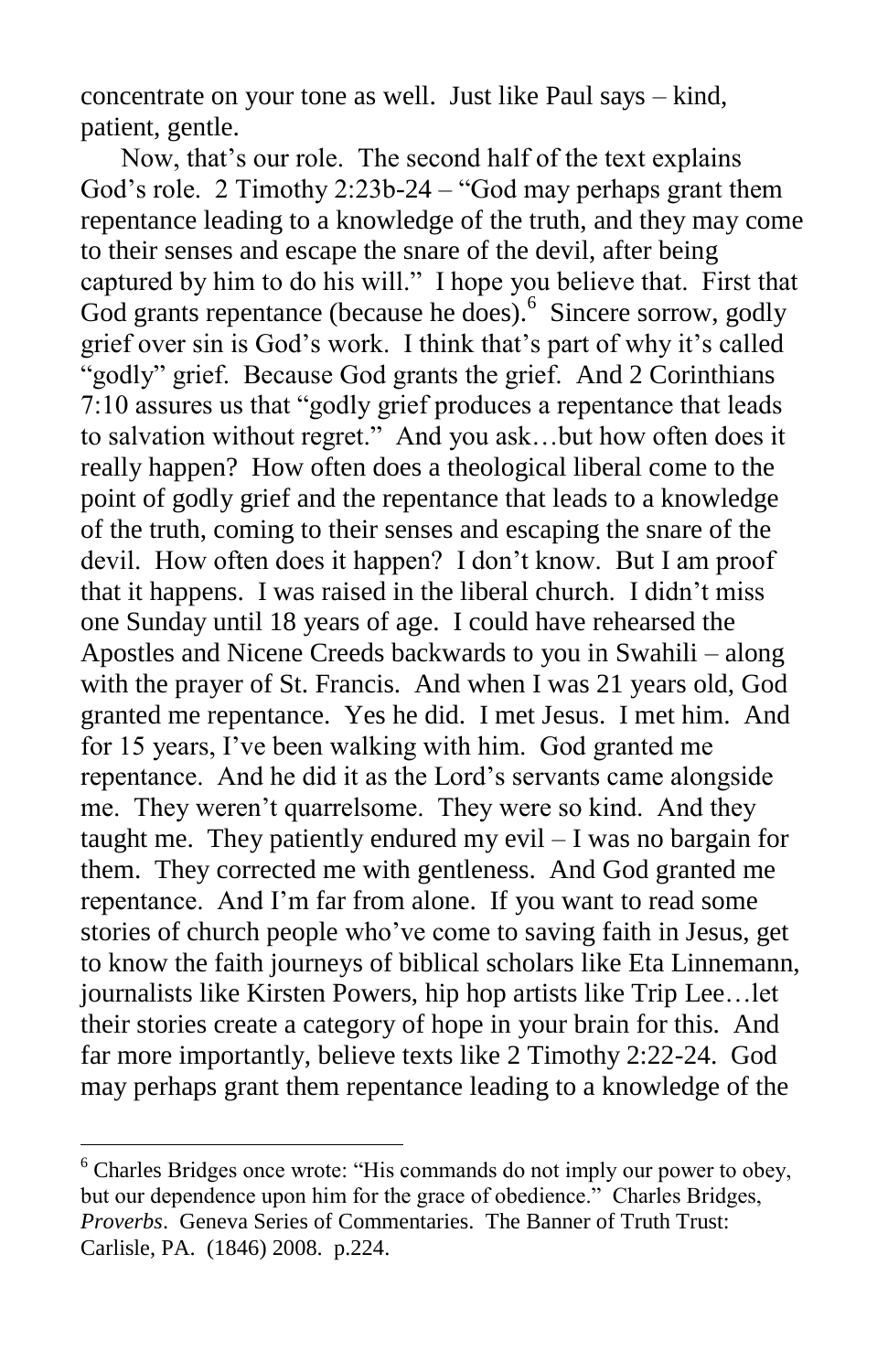truth. Do I think we ought to evangelize theological liberals? Oh my, yes. I'm so glad someone evangelized me…theological liberal that I was. And while we're evangelizing – let's evangelize ourselves. Be a Christian who celebrates and demonstrates the good news of Jesus Christ all the time. Celebrate him, demonstrate him, because then (and only then) will you communicate him with power. Out of the abundance of the heart, the mouth speaks. You serve what's in your cupboard. So what do we do with liberals? Understand them. Appreciate them. Empathize with them. Confess your sins to them. Correct them. Do it by preaching the gospel to them. And preach to yourself most of all.

# **Conclusion:**

 I'd like to close with a final exhortation through a wisdom parable that Jesus told. It's found in Matthew chapter 7 verses 24 to 29. Jesus says: "Everyone then who hears these words of mine and does them will be like a wise man who built his house on the rock. And the rain fell, and the floods came, and the winds blew and beat on that house, but it did not fall, because it had been founded upon the rock. And everyone who hears these words of mine and does not do them will be like a foolish man who built his house on the sand. And the rain fell, and the floods came, and the winds blew and beat against that house, and it fell, and great was the fall of it. [Matthew comments] And when Jesus finished saying these sayings, the crowds were astonished at his teaching, for he was teaching them as one who had authority, and not as their scribes."

 Two houses. Two men. Two foundations. Two storms. These are what the two stories have in common. The difference between wisdom and folly in each case is the sort of foundation the men built upon. One man, the foolish man, chose upon hearing the words of Jesus *not* to do them. Notice that this is the error of theological conservatives as well as theological liberals. Hearing the words of Jesus and not doing them. Spiritual constipation. Becoming sermon proof.

 Matthew reminds us at the end of the parable that the words of Jesus are astonishing because he teaches as one with authority.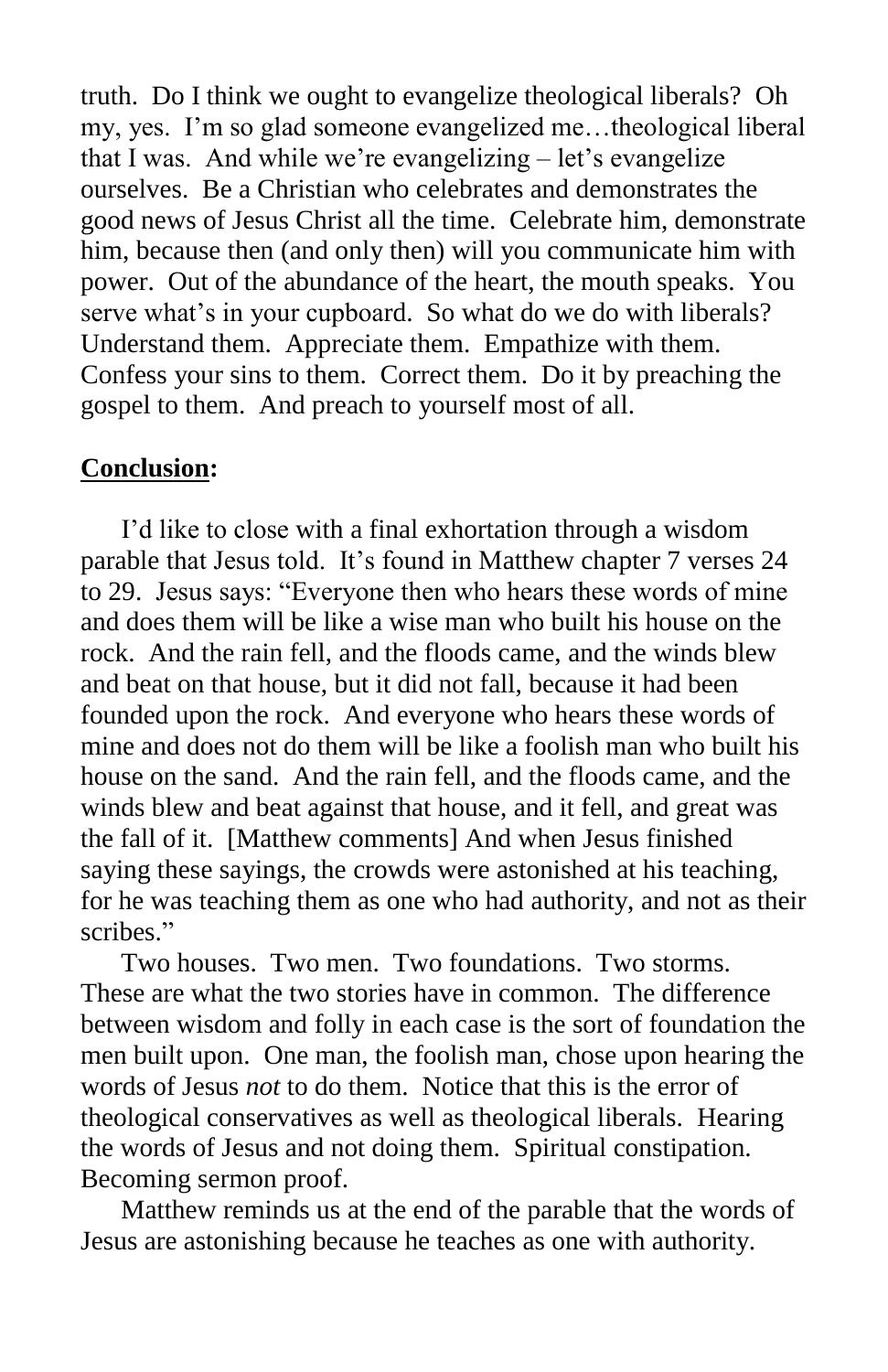And just a reminder that the one with authority – Jesus believed the Bible. He believed the whole thing. His doctrine of Scripture is probably higher than yours.<sup>7</sup> It's no use trying to rend as under what Jesus joins together. Listen to him speaking to the Pharisees in John 5:39-40 – "You search the Scriptures because you think that in them you have eternal life; and it is they that bear witness about me, yet you refuse to come to me that you may have life." And far from being a condemnation of the Scriptures, if you understand what Jesus is saying – this is an affirmation of them. It's just that it's an affirmation of them as they testify to him. So we can't get out of this by saying: we love Jesus but not the Bible. *Jesus* loved the Bible. And he loved the Bible for precisely what it is: a pathway straight to him. Every story whispers his name. The pages point to him. So whether we're talking about the Word of God in pages or the Word of God in person. The Word of God in a book or the Word of God in a body. The inspired Scriptures or the incarnate Christ. Either way…liberalism is the desire to be free from the Word of God in our mood, methods, message or morals. And to commit our lives to liberalism is to build our house upon the sand. A house that will not stand when the storms of this life or the storm of God's judgment at the end of this life come. If you are building your house on the sand, I am calling you to turn from that project. Stop building on the sand. Abort your building plans.

 Instead, build on the rock. *Hear* the Word of God, *believe* the Word of God, *treasure* the Word of God, *study* the Word of God, *meditate* on the Word of God, *obey* the Word of God and *teach* the Word of God. And when you teach it and preach it and counsel it, do it *clearly*, *plainly*, *earnestly*, *humbly*, and *manifestly* so that all who hear you may follow the truth trail back to chapters and verses and sentences and phrases and words. Because only the Word of God *written* leads people to the Word of God *incarnate*. And it's that Word of God that gives birth to faith, salvation, worship, love,

 $7$  Evidence of Jesus high view of Scripture has been ably gathered by John Wenham in *Christ and the Bible*. Third Edition. Wipf & Stock: Eugene, OR. (1974) 1994. A condensed version of his argument can be found in *Inerrancy* edited by Norman L. Geisler. Zondervan Publishing House: Grand Rapids, MI. 1980. pp.3-36.